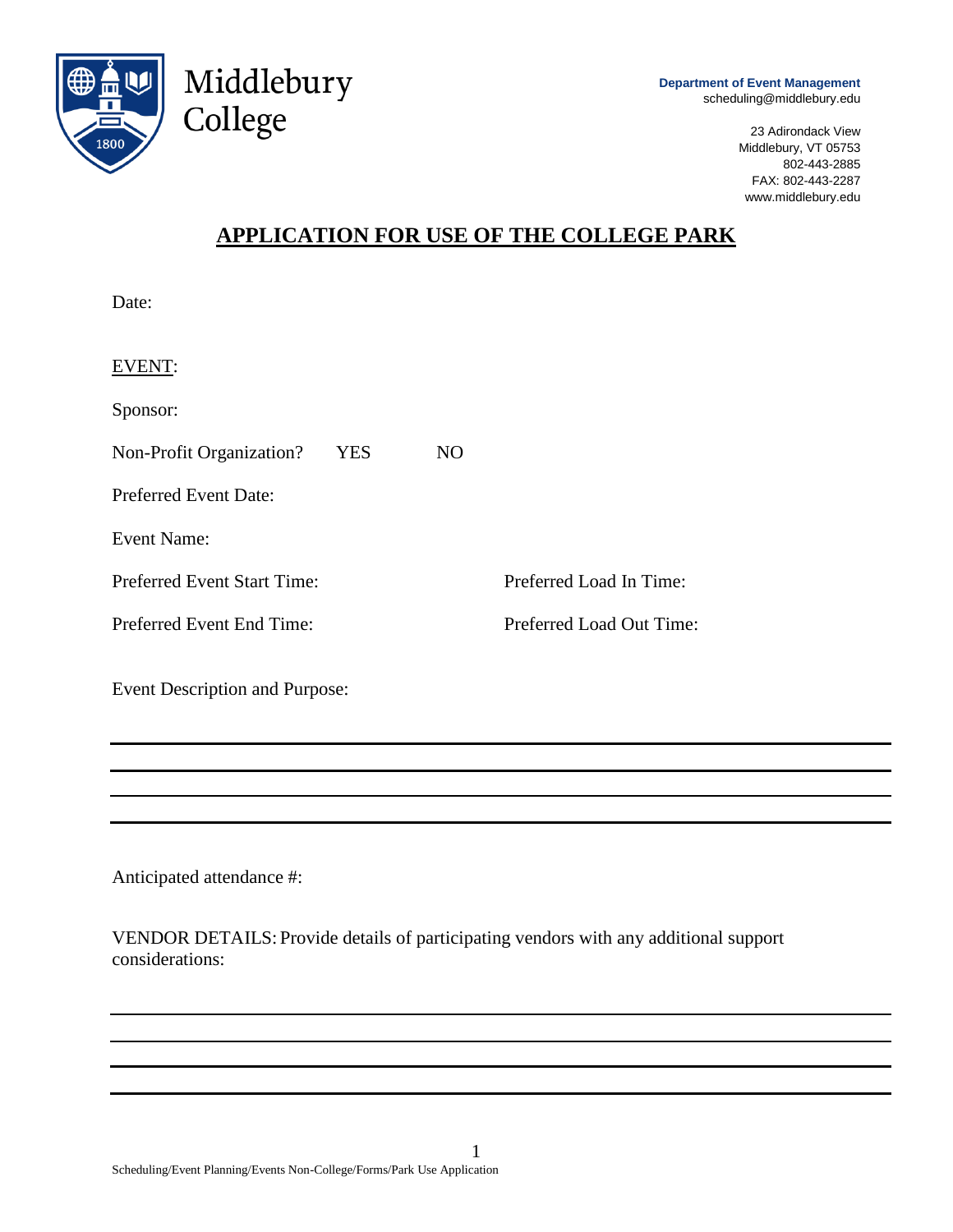Crowd and Safety Management will be managed by:

### **CONTACT/BILLING:**

| <b>Name:</b>     | <b>Phone:</b> |
|------------------|---------------|
| <b>Address1:</b> | Email:        |
| <b>Address2:</b> |               |
| Town:            | State & Zip:  |

**On-Site Event Contact** (attending the event)

**Name**: **Cell Phone**:

## **DEADLINE**:

To ensure the success of your event, the deadline to finalize event details and submit all required documents is two weeks in advance of your event. We regret that we cannot allow the event to occur without first receiving the following documents.

Required Documentation:

- Review the details of the terms of use and return it along with the application and signature of acceptance.
- A completed *Facilities Use Release* is also necessary to guarantee your reservation.
- **A certificate of liability insurance for \$1M is necessary to guarantee your reservation.** The certificate should list the College by its full legal name: "The President and Fellows of Middlebury College," and the College should be "a named additional insured" for the date and location of your event.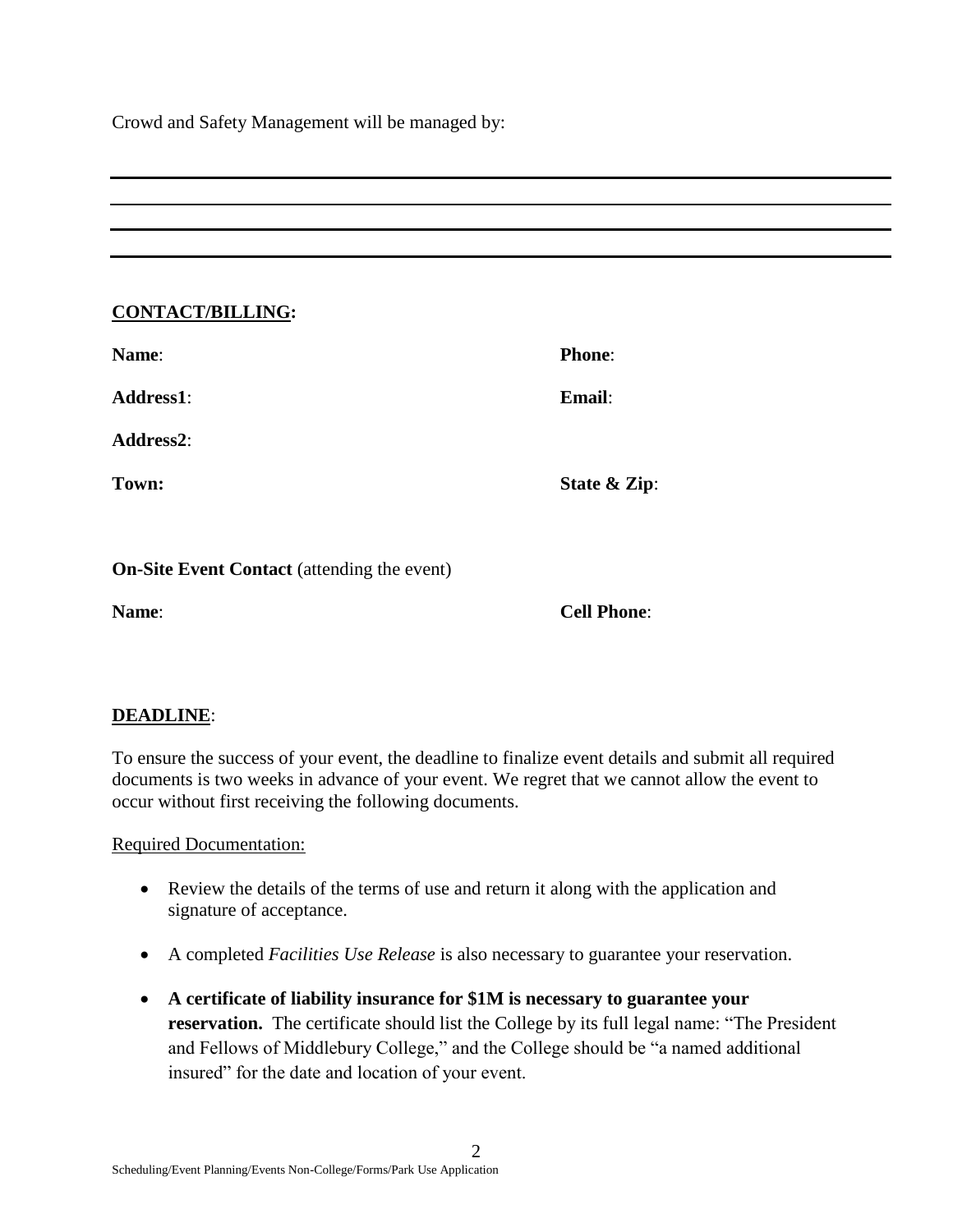## **TERMS OF USE FOR THE COLLEGE PARK**

Middlebury College intends the College Park as a place for community. The park may be available for special events under the following guidelines:

- 1. The application shall be filed with Middlebury College Department of Event Management at least 15 days prior to the proposed special event or group activity.
- 2. The park shall not be used for the purpose of street vending for any for profit venture.
- 3. The organization must be a not-for-profit as defined by the IRS Code or not-for-profit in spirit.
- 4. It is not required that a non-College group has a sponsor within the College in order to request use of the park.
- 5. Generally, not-for-profit groups that are based in Addison County or that provide substantial services to the residents of Addison County, are given priority for the use of available College facilities or grounds, over non-Addison County groups.
- 6. Groups, organizations or events may not use the park for private or personal gain or profit, or for activities that are not complementary to the mission of the College. The College reserves the right to prohibit or cancel any event, without notice, if it deems the event contrary to the mission of the College.
- 7. Generally, large personal events (picnics, family reunions, etc.) will not be permitted to schedule exclusive use in an effort to avoid limiting park use for the community.
- 8. Middlebury College reserves the right to approve, deny or impose conditions to any proposed use of the College Park.

## **General Terms of Use:**

The park shall be open for public use from 7 a.m. until midnight

At no time will a special event prohibit the normal and customary casual use of the park by individuals.

Events cannot be scheduled more than one year in advance.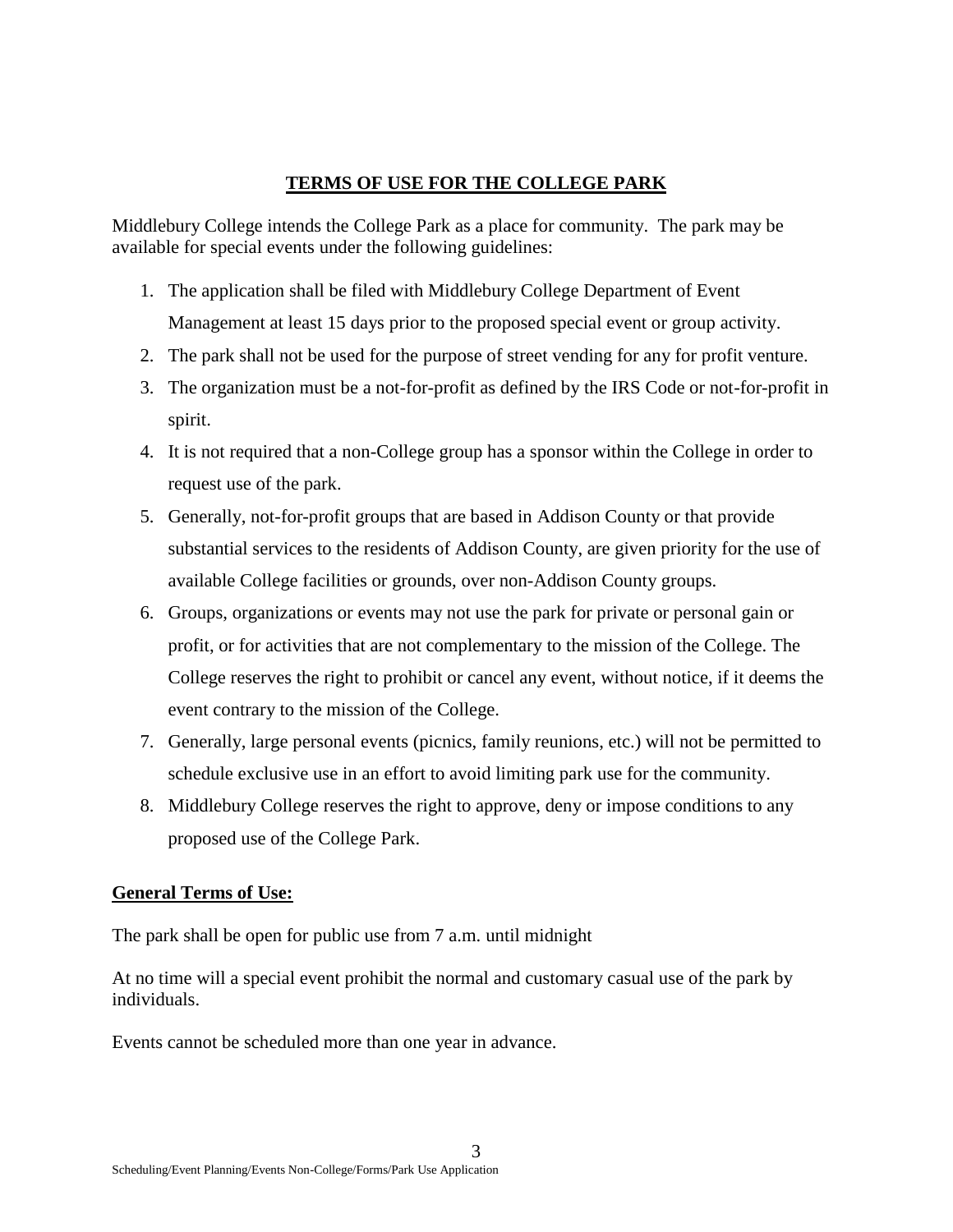Normally groups may not schedule events on a regular basis; i.e. no more than two consecutive events; and, for annual events, no more than two consecutive years. It is intended that this practice will allow for a wider range of organizations to be able to use the park over time.

Events must be self-sufficient, providing trash receptacles, power cords, staging, etc. without the support services of the College. One 50-amp power supply is available on site. Power needs cannot exceed 50 amps.

One water hose connection is available on site. Hoses are to be provided by the event organizers. Water is not to be freely flowing on the grounds at any time.

For any contracted services, proof of adequate insurance coverages are required from those contractors as defined by the College's Director of Business Services. At no time is a contractor permitted to perform work on College property for an event unless they have been approved by the College.

Event Signage: Please note that the Town of Middlebury has an ordinance for Placement of Signs on Public Property. If you plan to put up directional signage for your event, please contact the Middlebury Planning and Zoning office at 388-8105 for more information.

Smoking, alcohol, and open flames are prohibited.

Users are responsible for leaving the park in the same condition it was found. In the event of damages beyond normal wear and tear, users are responsible for costs associated with repair. Events must be inclusive for all.

Children under the age of 18 must be supervised at all times.

Any damages or issues must be reported to the Middlebury College Department of Event Management within 24 hours of the event or the event organizers may be held responsible.

No occupier of the park, or any person who has been given lawful permission to use or control the park, shall knowingly permit a violation of the Town of Middlebury Noise Ordinance on such premises:

No person or persons shall make or continue, or cause to be made or continued, any excessive, unnecessary, or unreasonably loud noise or disturbance which disturbs, destroys, or endangers the comfort, quiet, repose, health, peace or safety of others within the immediate vicinity of the park.

Although intended as examples only, and not exclusive of other acts constituting a violation of this Article, the commission of one or more of the following acts, if done in such a manner, shall be deemed a violation: